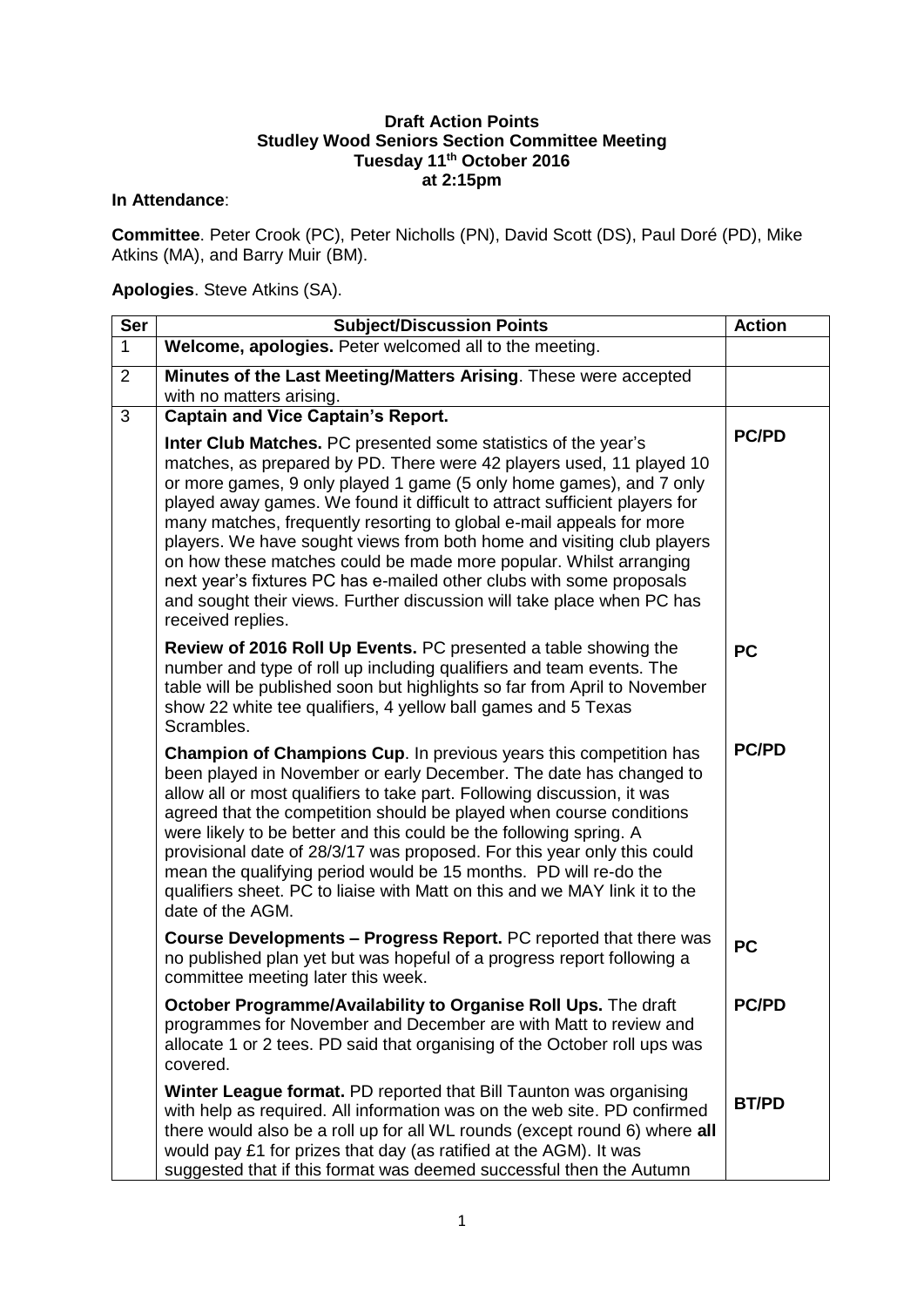|   | rounds would be early in the month and the post-Christmas ones late in<br>the month to maximise the chances of good weather.                                                                                                                                                                                                                                                                                                                                                                                                                                                                                                                                                                                                                                                                                                                            |                 |
|---|---------------------------------------------------------------------------------------------------------------------------------------------------------------------------------------------------------------------------------------------------------------------------------------------------------------------------------------------------------------------------------------------------------------------------------------------------------------------------------------------------------------------------------------------------------------------------------------------------------------------------------------------------------------------------------------------------------------------------------------------------------------------------------------------------------------------------------------------------------|-----------------|
| 4 | <b>Committee Members' Reports.</b>                                                                                                                                                                                                                                                                                                                                                                                                                                                                                                                                                                                                                                                                                                                                                                                                                      |                 |
|   | Financial Report. MA presented the financial situation. We have a<br>working capital of £582.00.                                                                                                                                                                                                                                                                                                                                                                                                                                                                                                                                                                                                                                                                                                                                                        | <b>MA</b>       |
|   | Correspondence. Nil.                                                                                                                                                                                                                                                                                                                                                                                                                                                                                                                                                                                                                                                                                                                                                                                                                                    | <b>SA</b>       |
|   | Notice Board, Memorial Book and Honours Board. Nil                                                                                                                                                                                                                                                                                                                                                                                                                                                                                                                                                                                                                                                                                                                                                                                                      | <b>DS</b>       |
|   | Christmas Lunch 13 <sup>th</sup> December. MA has designed a poster for the<br>noticeboard that will be put up following the Ladies match. BM will<br>arrange the lunch arrangements. DS will collect the entry fee of £10, and<br>with £3 from seniors' funds that will cover prizes, lunch and staff tips. The<br>match will be a Better Ball Pairs format with the pairs drawn. There will<br>be a shotgun start at 9 am with lunch planned for around 2 pm.                                                                                                                                                                                                                                                                                                                                                                                         | <b>BM/DS</b>    |
|   | Qualifier concerns on "shortened" course. Ken Heathcote (KH) was<br>present for this item. DS pointed out that earlier in the year we played<br>"qualifiers" using forward tees that meant that the course may have been<br>shortened by more than 100 yards and therefore should not have<br>counted as a qualifier. KH agreed to ask Grounds staff to ensure that<br>some tees were moved back to make up for the ones moved forward.<br>However, he noted that the proposed winter par 3 tee mats would make<br>this difficult. He would consider other options. PD pointed out that we<br>used to have yellow tees, white and blue tees are now close together,<br>and today some tees do not have marker posts. We may try playing a<br>Roll Up off the red tees during the winter in order to gauge opinions on<br>playing a much shorter course. | <b>DS/PC/KH</b> |
|   | Away Day and Spring Tour. PN provided a summary of the away days<br>and tours and his thoughts for future events. Committee members<br>reported that the away days and tours had been very popular. In<br>particular the away to The Buckinghamshire was very well attended. The<br>tour to Scotland is fully booked with 2 reserves.                                                                                                                                                                                                                                                                                                                                                                                                                                                                                                                   | <b>PN</b>       |
|   | Ladies Match. BM reported that we had 8 players signed up so far.<br>That was the minimum required but hopefully more will sign up.                                                                                                                                                                                                                                                                                                                                                                                                                                                                                                                                                                                                                                                                                                                     | <b>BM</b>       |
|   | <b>Committee Liaison.</b> Nothing extra to report. PC has agreed with HM<br>that he will attend in PC's absence.                                                                                                                                                                                                                                                                                                                                                                                                                                                                                                                                                                                                                                                                                                                                        | <b>PC/HM</b>    |
| 5 | AOB.<br>Ron Duce collection. PC reported that there was still £86 left in this<br>collection and proposed that this sum would be given to KH to be put<br>towards the cost of a set of golf clubs as agreed with Ron's family and<br>Ken for Ron's son. MA was to give this sum to KH for this purpose.                                                                                                                                                                                                                                                                                                                                                                                                                                                                                                                                                 | <b>MA</b>       |
|   | Publication of Seniors' Committee minutes. DS proposed that we<br>should not wait for the next meeting to formally confirm the minutes<br>before publishing. He proposed that we should circulate by e-mail the<br>draft minutes to all committee members and they should within a few                                                                                                                                                                                                                                                                                                                                                                                                                                                                                                                                                                  | <b>PC/ALL</b>   |